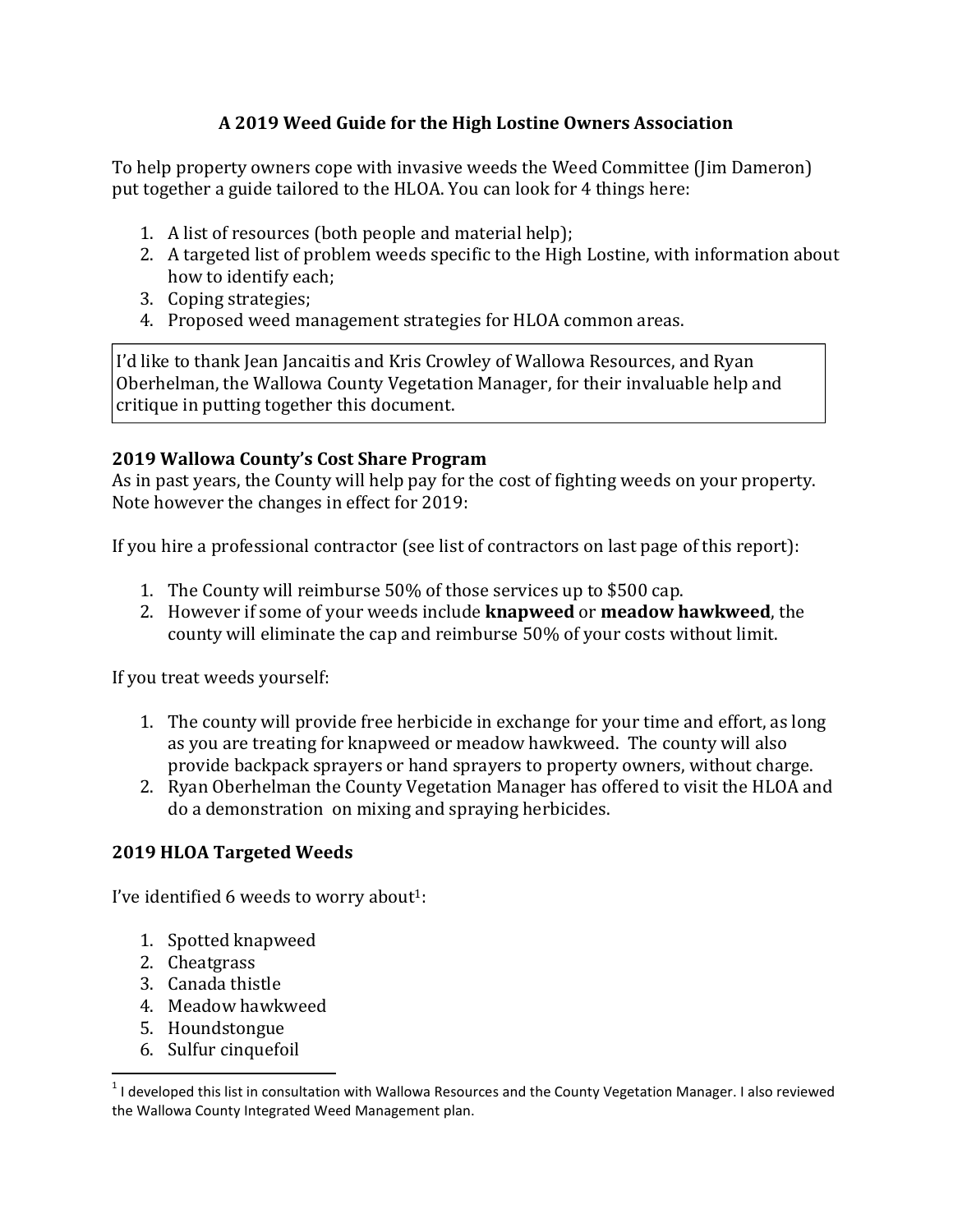Of course the world is full of many more weeds than these. Besides…what constitutes a weed is partially in the eyes of the beholder. So treat this list as a starting point; feel free to develop your own favorite weed list. But remember that weeds become a community-wide problem when they become invasive, reduce bio-diversity by driving out other species of plants, increase fire danger and reduce the economic value of the land. The HLOA is also a gateway to Eagle Cap. We can help provide a barrier to keep weeds from encroaching into the wilderness.

### General Approaches to Controlling Weeds

We in the HLOA really have only four ways to deal with invasive weeds.

1. Manual removal—Dig/pull them up. This is do-able for some weeds on our target list (but not all of them). Manual labor works best for small areas. Digging is hard work, but can also be satisfying to some folks.

2. Herbicides—Herbicides can be very effective, but must be treated with great respect. It is often best to allow professionals to apply. This is especially true if you live along the river or a stream. Two keys: 1) match herbicide to weed; 2) apply at the proper time of year. If you pick the wrong month to spray you will be wasting time and money.

Note on Roundup: Roundup is a general purpose herbicide. It will kill everything it is sprayed on. It has its place, but note that many weed seeds are impervious. If a plant has already formed seeds, Roundup might not kill the next generation. In addition, if you spray with Roundup and don't replant, it is likely that invasive weeds will soon be your uninvited guests. In a sense Roundup can act as if it were encouraging weeds.

3. Biological agents—This refers to the use of organisms (insects or diseases) that target (eat, kill, etc.) weeds. While an intriguing approach, many weeds aren't susceptible to any known agents. However, this is an area with lots of on-going research. If you are interested in biologicals, please contact the Oregon Department of Agriculture.

4. Replanting/revegetation—Weeds grow back, sometimes more vigorously than before removal. Replanting an area with native or non-invasive plants is often a critical step in successfully controlling invasive weeds. Toward that end, Wallowa Resources has put together a list of seeding recommendations for us. So if native grasses bring out the Walt Whitman in you take a look at these websites:

- For non-natives:
	- o Oregon Trail Seeds has an Imbler location and they are a great source for pasture grasses. https://www.otseeds.com/products.html
	- o Grassland West is another option out of Clarkston, WA. http://grasslandwest.com/reclaimation/
- For native plants, BFI is a great source. http://www.bfinativeseeds.com/contact.aspx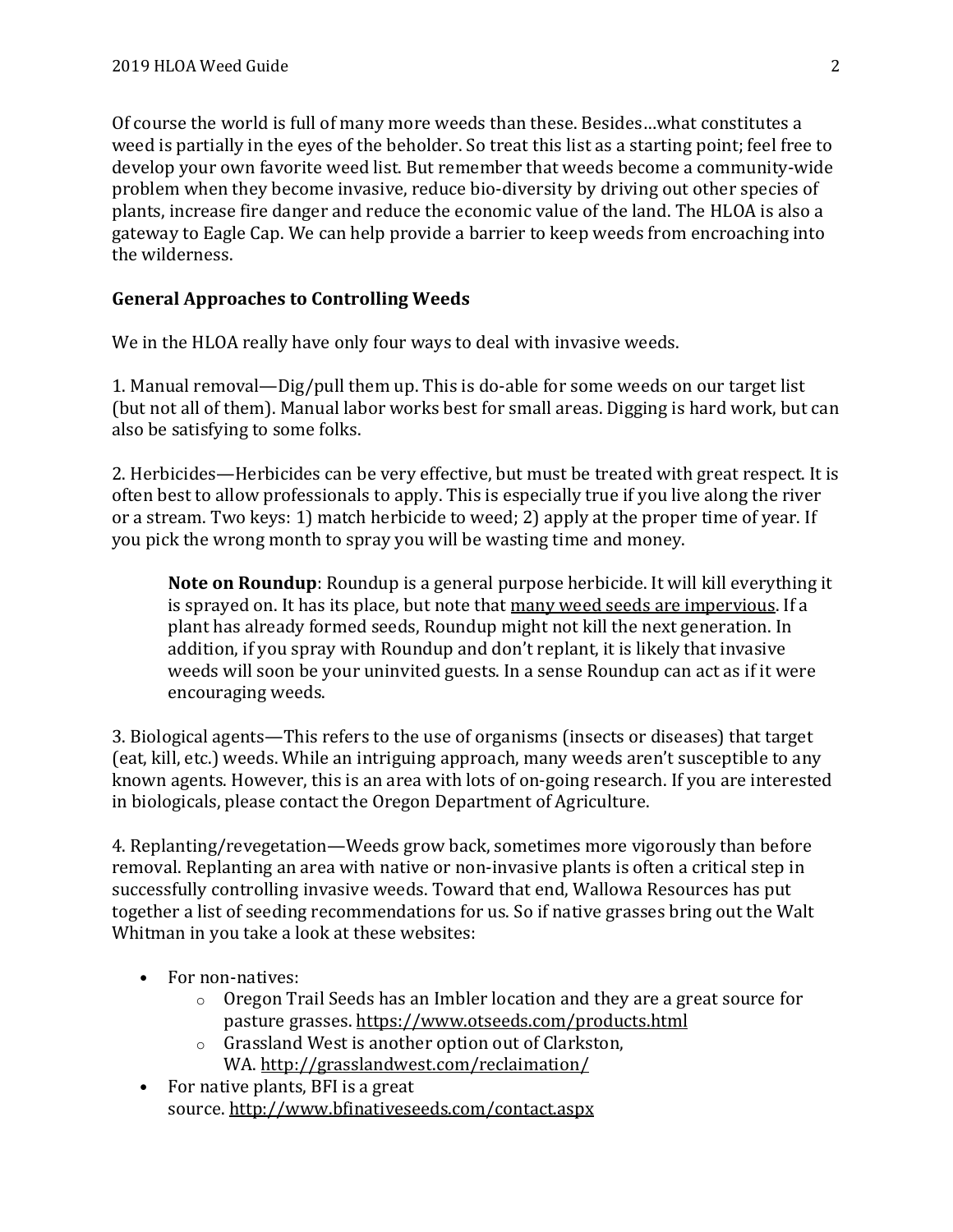o EASTERN OR-WA MOUNTAIN FOREST MIX - \$12.90/lb. 26% Blue Wildrye 14% Bluebunch Wheatgrass 18% Idaho Fescue 18% Mountain Brome 14% Prairie Junegrass 10% Red Fescue o For open areas, OREGON HIGH DESERT - \$14.25/lb. 42% Bluebunch Wheatgrass 16% Bottlebrush Squirreltail 22% Idaho Fescue 8% Prairie Junegrass 12% Sandberg's Bluegrass

### Specific strategies for each of the six targeted weeds:

#### 1. Spotted knapweed (Centaurea Stoebe)

Wallowa County weed experts have identified the High Lostine (and neighboring areas) as a "spotted knapweed containment area." This means that knapweed is well established here. The County's goal is to keep it from spreading further. We owe it to ourselves and the County to assist in this effort.

Identification: Knapweed is a member of the sunflower family. It was introduced from Eastern Europe (where, ironically, and perhaps perversely, it is now endangered!). An individual plant will live for 2 years and reach a height of 1 to 3 feet. Flowers are pink to pink/purple. The area just below the flower (the bract) has a distinctive oval shape and black spots (hence the weed's name). The plant blooms from June to October.



What we are up against: In a way knapweed (and all weeds) are horticultural marvels. They do so many things well. Consider that a single knapweed plant can produce 40,000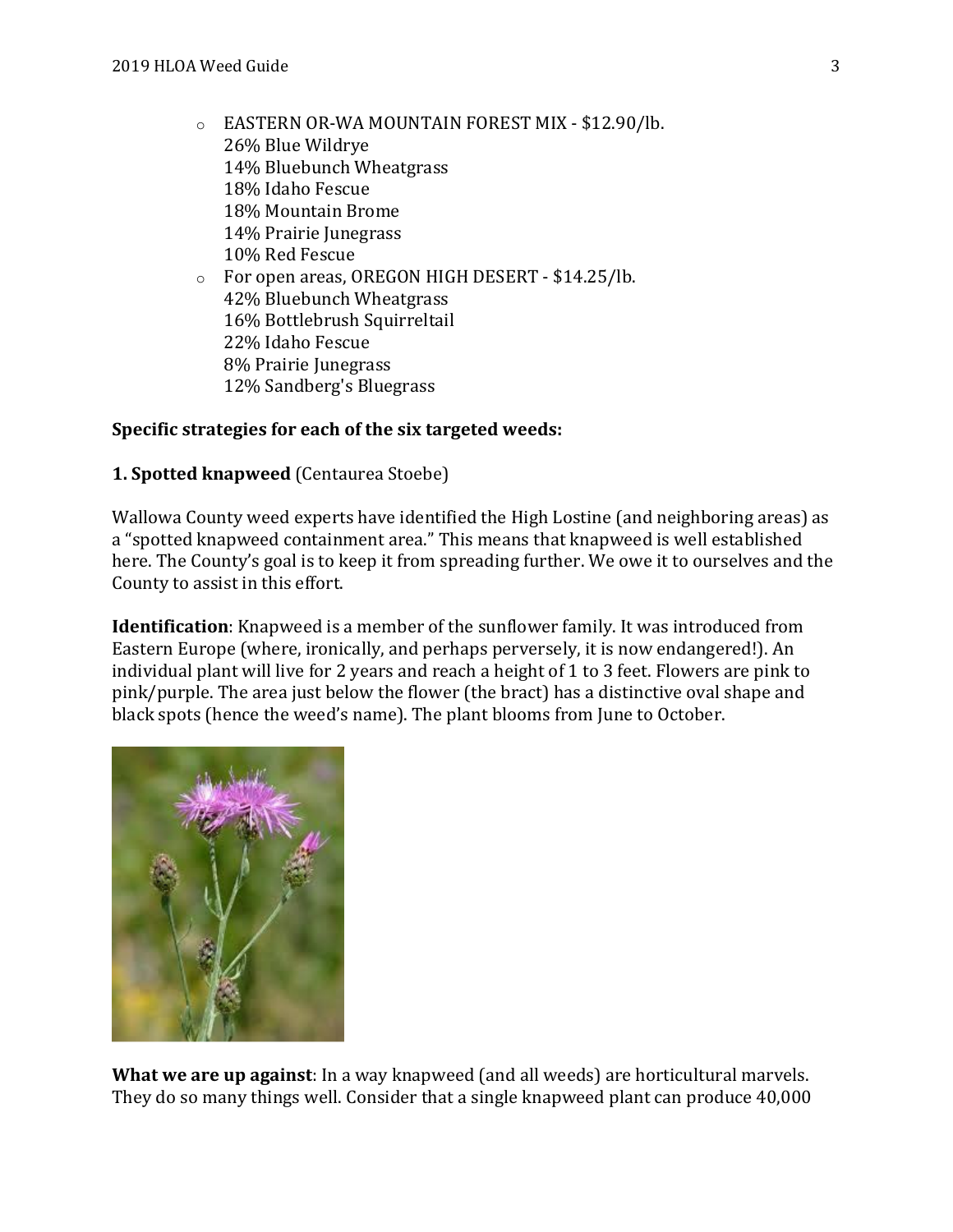seeds in a year. Those seeds can remain viable in the soil for 7 years or longer. Even more impressive, knapweed produces a chemical that inhibits the growth of surrounding plants. Grazing animals will not eat it. In fact, (to cite one example) elk have been known to change their migration patterns to avoid it.<sup>2</sup>

### Controls:

Manual removal: Hand pulling is feasible for scattered plants or for small areas where other control methods are not practical. Try to get as much root as possible. You'll have to repeat your efforts up to 3 times a year. If you pull it, best to wear gloves. Some people have claimed serious hand damage from chemicals secreted by knapweed.

Herbicides (note the timing differences among these options):

Aminopyralid—effective before knapweed puts out buds Picloram3—in Spring before stem develops Clopyralid—until buds form Triclolyr + clopyralid—until stem develops Glyphosate (Roundup)—Until bud stage. 2,4,D—Until stems start to develop.

Biological Controls: Seed head moth, root boring moth, seedhead weevil, broadnosed knapweed seedhead weevil, seedhead peacock fly, root weevil.

Revegetation: See general comments above.

## 2. Cheatgrass (Bromus tectorum)

In my limited experience cheatgrass isn't new to Wallowa County but is new to our subdivision. It seems to be quickly gaining a hold.

Identification: Cheatgrass is an annual grass, meaning it sprouts, grows, produces seed, and dies within one growing season. It is known as a winter annual because its seeds usually germinate in the early or late winter months. The plant grows in spring, and then it dies by early summer. Cheatgrass can be several inches to more than 18 inches tall. Typically, it has a nodding seed head that resembles a shepherd's crook. The leaves are hairy and bright green for a short time in early spring. However, they quickly dry out and turn reddish-brown, then straw color as the summer progresses. The seeds are notorious for getting stuck in socks and dogs' ears.

<sup>2</sup> Wallowa Resources

 $3$  Picloram is restricted use herbicide and can only be purchased/applied by certified applicators.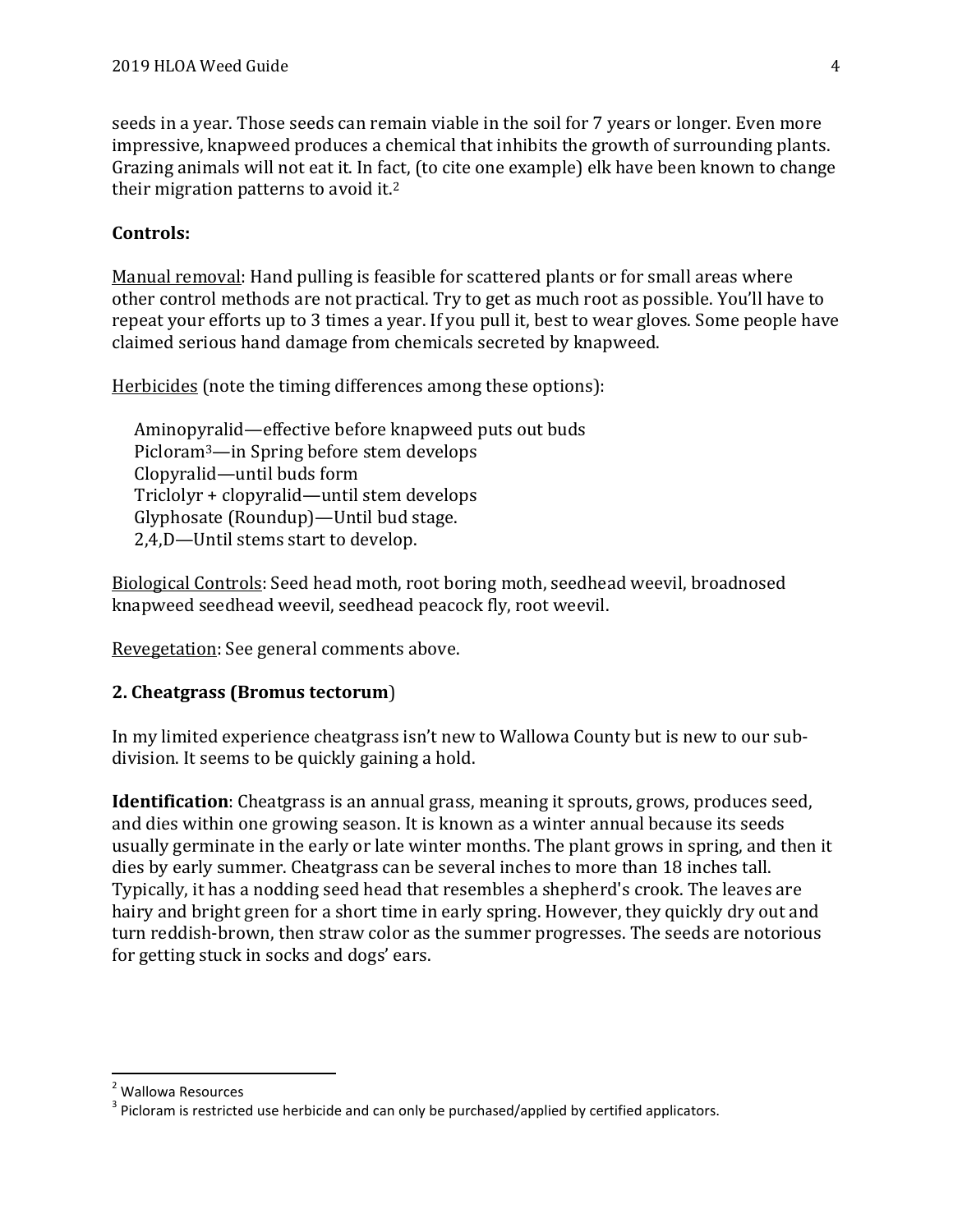

What we are up against: Cheatgrass roots grow in the winter and germinate early, taking moisture from other plants. Cheatgrass can reach densities exceeding 10,000 plants per square yard. Since it dries out so early in the season, cheatgrass is also a very serious fire hazard. If started on a windy day, a cheatgrass fire can produce flames in excess of 8 feet and travel 4½ mph. After a fire cheatgrass out-competes native grasses and shrubs (it is very hard to kill cheatgrass seeds, even with fire).

#### Controls:

The best way to deal with cheatgrass is to keep it from getting started by maintaining healthy native and non-invasive plant communities. However, if you have cheatgrass, the key is to limit seed production. Remember that this is an annual plant—no seeds, no cheatgrass.

Manual removal: you can pull small areas of cheatgrass by hand. But do it before the seeds drop and be careful to bag the plants and remove them from your property.

Herbicides: Ryan Oberhelman, the county Vegetation Manager told me that the county has gotten much better control of annual grasses (like cheatgrass) by spraying in the Fall. Fall spraying has the added benefit of lowering the risk of injuring perennial grasses (which are more vulnerable in the spring). Ryan recommends using Imazapic (Plateau/Panoramic) at 5-7oz in the acre in the late summer early fall before the rains begin again.<sup>4</sup>

Biological Controls: There are, as yet, no approved biological control agents for cheatgrass.

Revegetation: Replanting is critical. In Ryan's words, "I would always re-seed. Each little square inch that cheatgrass occupied is going to re-infest with weeds if you don't get some good seed in there." See list of grasses to plant.

 $^4$  E-mail communication. Ryan Oberhelman is willing to provide a bottle of Imazapic for HLOA members to share.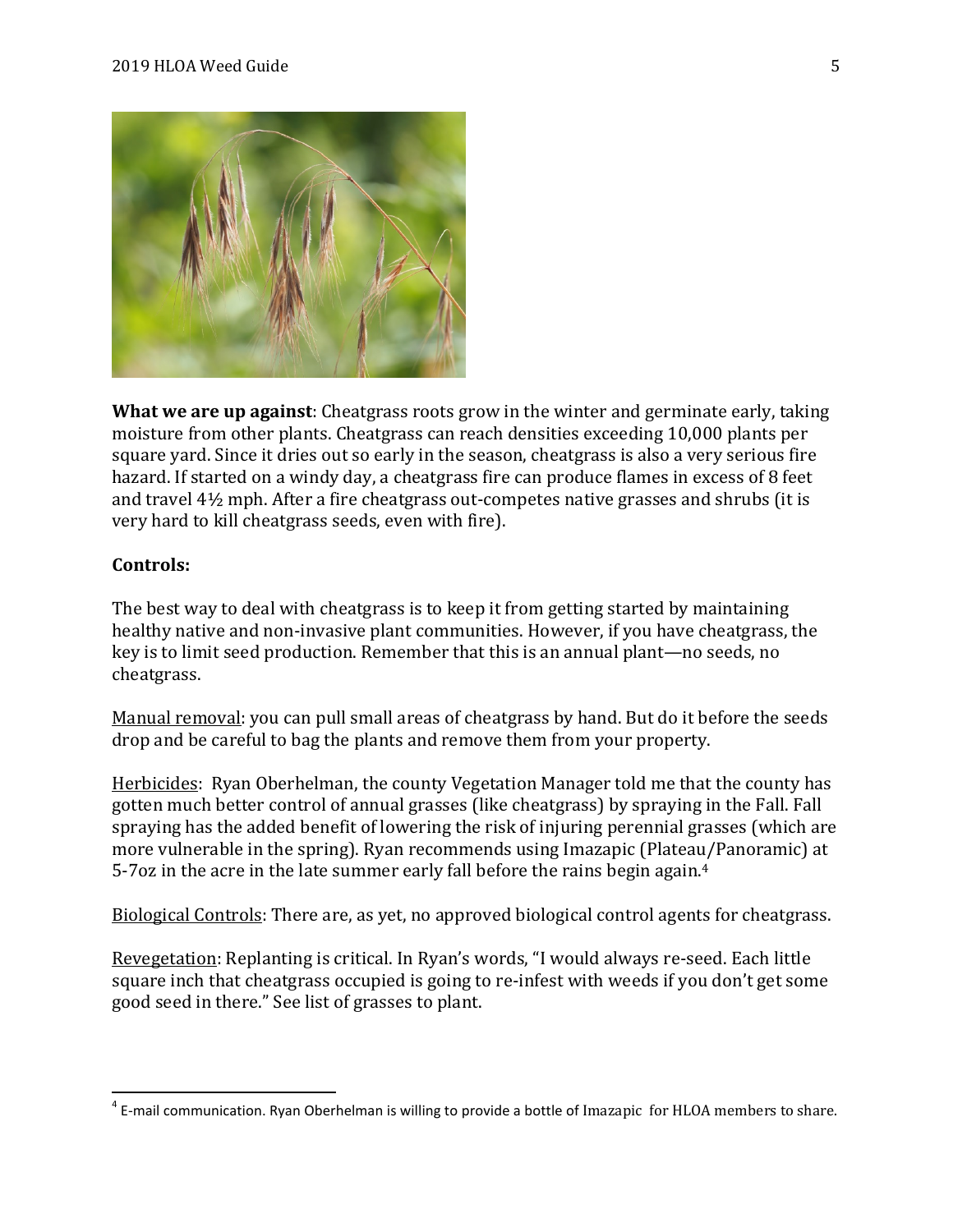## 3. Canada thistle (cirsium arvense)

There are many kinds of thistles in Wallowa County. I've targeted Canada thistle because it spreads both by seed and by a tenacious underground system of vertical and horizontal roots.

Identification: Canada thistle has small pink to purple flowers, one to a branch tip. The plants vary in height from 3 to 5 feet, with glossy foliage on the upper surface and woolly foliage on the lower leaf surface (this is reportedly one of the more variable characteristics). Leaves have stiff spines.5 Stems are spineless (the cowards!).



What we are up against: A Canada Thistle seedling can reproduce in as little as 6 weeks after germination, and in one season a single plant can develop a root system that goes 6 feet deep and 20 feet sideways. Severed roots can produce new plants, so breaking roots while pulling can actually spread the weed from root fragments as small as one quarter inch long.<sup>6</sup>

## Controls:

To eliminate Canada thistle you must tackle its root system. A successful control program requires multiple seasons, and multiple treatments within a season.

Manual Removal: Most sources state that manual removal is not effective for Canada thistle (those roots!). However, Ryan Oberhelman (County Vegetation Manager) says that he's seen success in digging out small infestations.

Herbicides: Experts recommend a spring and fall treatment cycle, with fall being more critical. Fall is when the plant is recharging its root system for the next growing season and is most susceptible to herbicides. Spraying in the spring can prevent seed set and eliminate the first growth. However, herbicide choice is less critical in the spring, since well-

<sup>&</sup>lt;sup>5</sup> Oregon State Nursery

 $<sup>6</sup>$  Clackamas Soil and Water Conservation District</sup>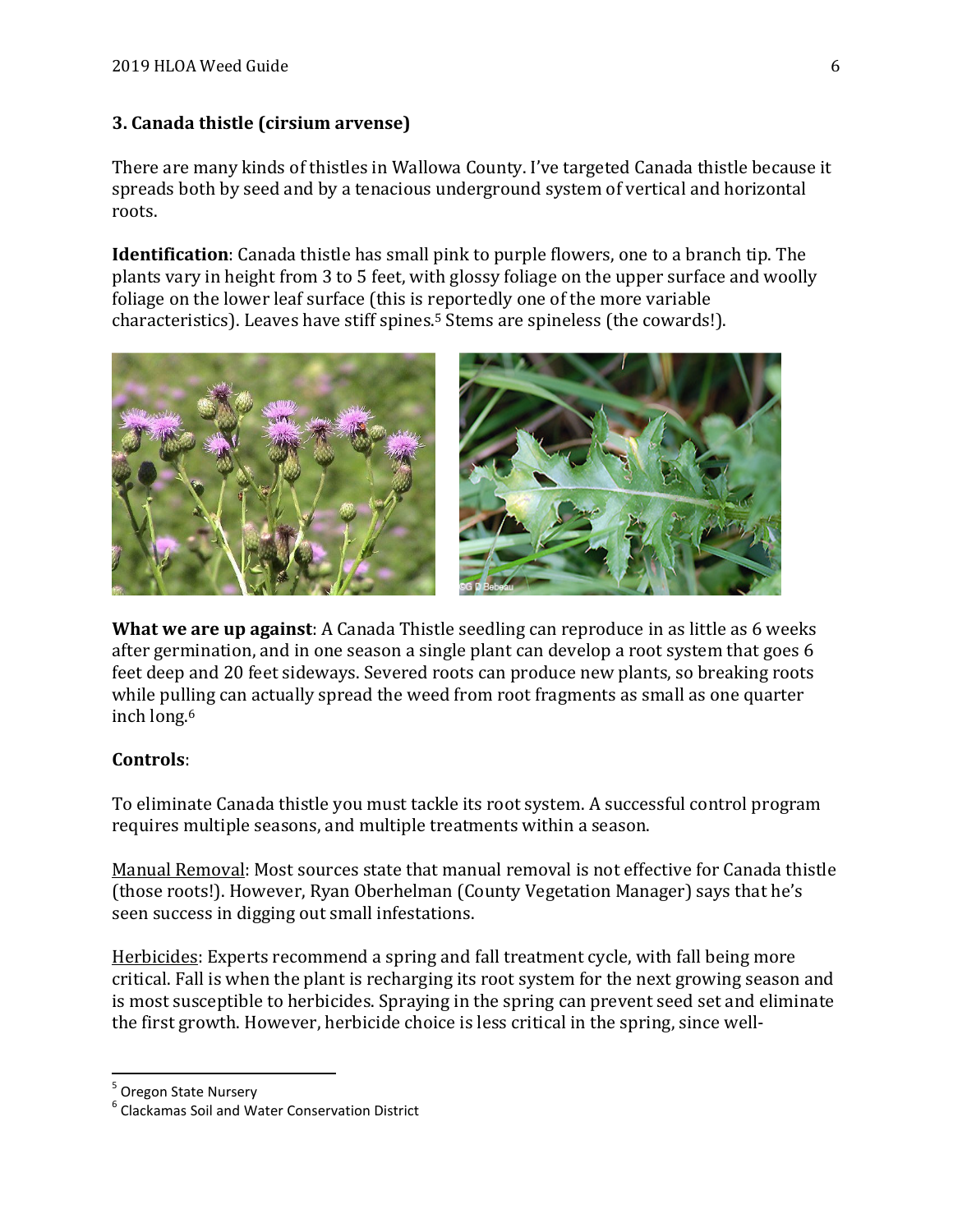established Canada thistle will eventually regrow after a spring application, regardless of the treatment.<sup>7</sup>

- Clopyralid + Triclopyr: up to bud stage
- Aminopyralid (Product name: Milestone): in spring to plants in the pre-bud growth state. In fall when plant is active.
- Picloram<sup>8</sup>: Before budding
- Metsulfuron + chlorsulfuron: first appearance of base leaves through flowering stage
- Metsulfuron + Dicamba + 2,4, D: in spring to plants in early stage.

Biological Controls; None have proven very effective.

Revegetation: a well-established groundcover, particularly a grassland planting, greatly aids control efforts by competing with the thistle as you suppress it. See above list.

# 4. Meadow Hawkweed (Hieracium pratense)

County weed managers have set their sights on a few critical areas, including the Lostine (our backyards in other words), in an attempt to keep Meadow Hawkweed from spreading. They consider Meadow Hawkweed "a truly aggressive invader."

Identification: Meadow Hawkweed is a creeping perennial plant with shallow, fibrous roots and long runners that look a little like strawberry runners. The leaves are spatula shaped, up to 6 inches long, and typically stay very close to the ground. The stems are up to 3 feet tall, covered with short bristly hairs, usually leafless, and contain a milky sap. One clump of leaves will have 2-8 flower stems. Flowers look like dandelions with up to 30 flower heads near the top of the plant. The plant flowers from May to July. The seeds also look very similar to Dandelion seeds and are spread by wind. [Bye the bye….The name Hieracium comes from the Greek 'hierax', meaning hawk: allegedly keen-sighted hawks of yore ate the sap to sharpen their eyesight. I do not recommend you try it.]



<sup>&</sup>lt;sup>7</sup> http://www.pgc.state.pa.us/crep UADA Fact Sheet #1

 $8$  Picloram is restricted use herbicide and can only be purchased/applied by certified applicators.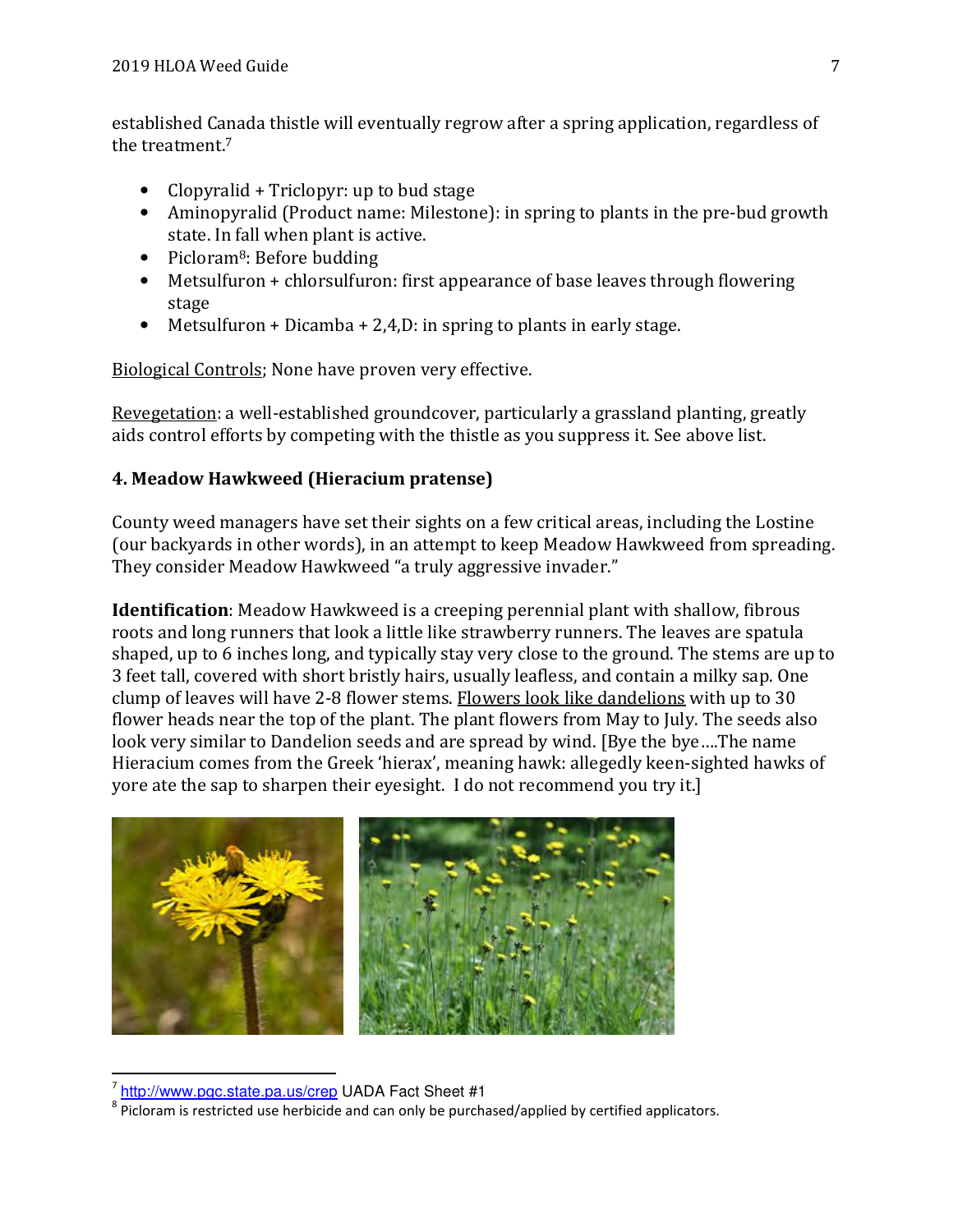Caution: There is a native Hawkweed that looks very similar to the invasive weed variety, but the native is extremely hairy, does not have runners, and usually does not grow in thick patches.<sup>9</sup>

What we are up against: Meadow Hawkweed can take root and form new plants through rhizomes (underground horizontal stems), runners or via wind-born, highly mobile seeds that spread very quickly.

## Controls:

Manual Control: Some experts say that small infestations of meadow hawkweed can be eradicated by careful and repeated digging of the ground-hugging leaves and roots. If you do so, be sure not scatter the roots or runners: they will start new plants. Mowing is ineffective. Fertilizer can help natives out-compete meadow hawkweed. 10 That said, Ryan Oberhelman cautions: " I am REALLY wary of the risk of digging meadow hawkweed. All it takes is 1/8th of an inch of root or stolon fragment to make it somewhere it doesn't belong, and then we are accidentally spreading the weed while trying to kill it."

Herbicides: Spring treatments, with both herbicide and nitrogen fertilizer, work best. Picloram11 (Tordon 22k), Clopyralid (i.e. Transline, Redeem) or Aminopyralid (Milestone) should be applied after the leaves at the base of the plant emerge, but before formation of the flower buds. Fall treatments should also be effective using these chemicals, but research is limited.<sup>12</sup>

Biological controls: No approved biological control agents are available.

Revegetation: same drill as above.

# 5. Houndstongue (Cynoglossum officinale)

Houndstongue is highly invasive, thanks in part to the successful mobility strategy of its seeds, which are covered in hooked barbs that easily attach to all creatures great and small.

Identification: Houndstongue is named for the leaves at the base of the plant that are velvety and shaped like a dog's tongue. The typical plant is from 8 to 30 inches tall. The leaves on the stems are long, but get smaller toward the top. The flowers are reddish/burgundy and bloom from June to August. Seeds are famously nicknamed 'Velcro buttons.' They stick to just about everything.

<sup>&</sup>lt;sup>9</sup> Wallowa Resources

<sup>&</sup>lt;sup>10</sup> Wallowa Resources

 $11$  Picloram is a restricted use herbicide and can only be purchased/applied by certified applicators.

<sup>12</sup> Wallowa Resources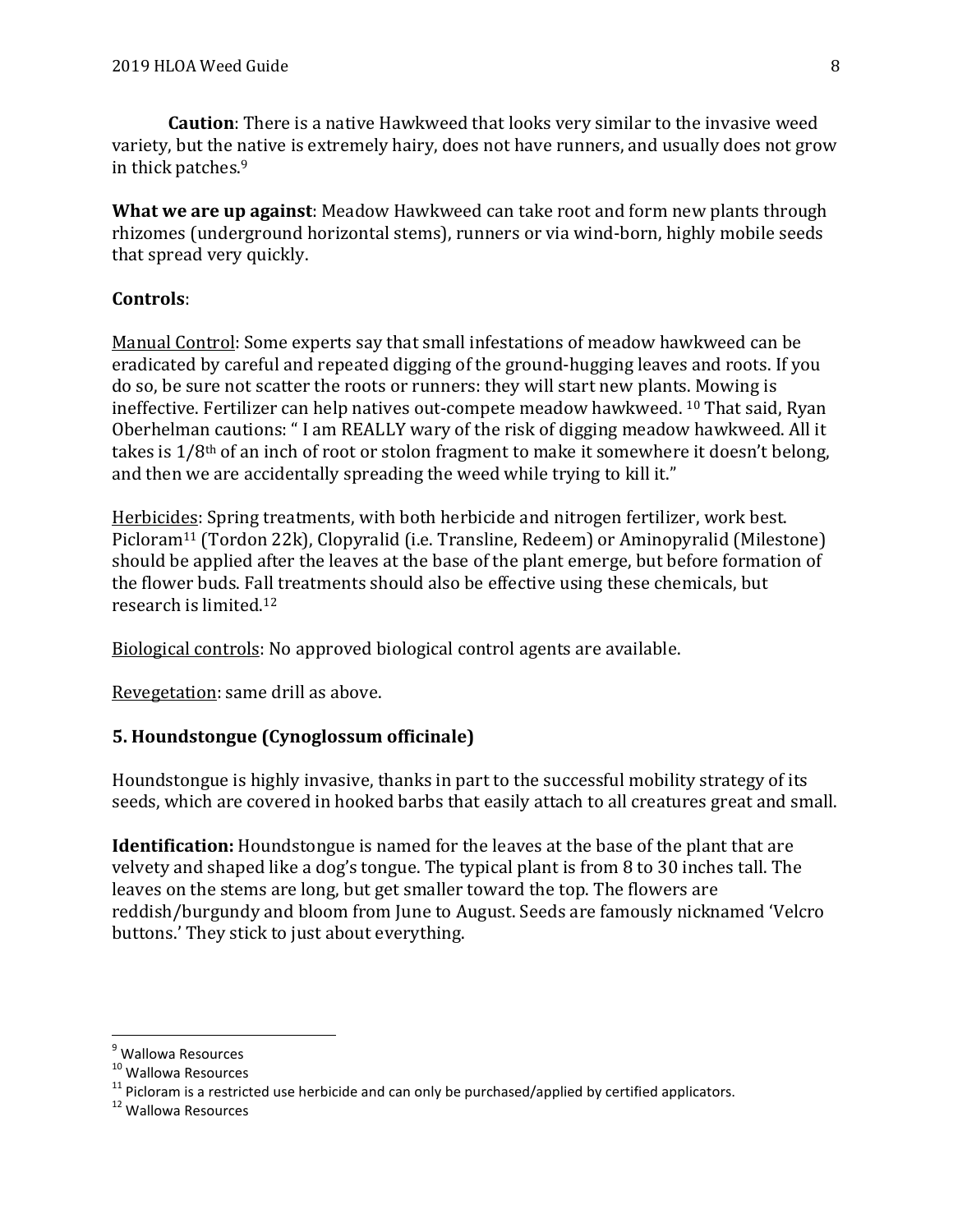#### 2019 HLOA Weed Guide 9



What we are up against: The barbed seeds stick to hair, wool, fur, socks, you name it. Houndstongue also contains pyrrolizidine alkaloids which is toxic to livestock.

#### Controls:

Don't spread the seeds.

Manual Controls: Digging and/or pulling are effective if done frequently. Remove as much root as possible. Try to pull up plants before they go to seed. If you pull up the plants after they have flowered, be careful to bag and remove them from your site to prevent seed spread.

#### Herbicides:

Metsulfuron (Escort): any time the plant is actively growing. Chlorsulfuron: early to flowering stage.

 Note: Because of the hairy leaf, it is important to use a surfactant to help the herbicide stick to the plant. The easy way to do this is to add a bit of dish soap to the mix. The normal dose is about a tablespoon per gallon of spray.

Biologicals: No approved biological control agent is currently available.

Revegetation: Strongly encouraged. Houndstongue does not withstand regular cultivation and is less competitive in areas with healthy grass cover. See list above.

#### 6. Sulfur cinquefoil (Potentilla recta)

Sulfur Cinquefoil spreads rapidly and is difficult to control. Once established, it forms dense stands and out-competes perennial grasses and other plants.

Identification: Named for its pale, "sulfur yellow" flowers, Sulfur Cinquefoil is a woody perennial with a taproot and several shallow branch roots. It can grow to about two feet in height. The leaves look like marijuana. They grow upright against the stem, overlap one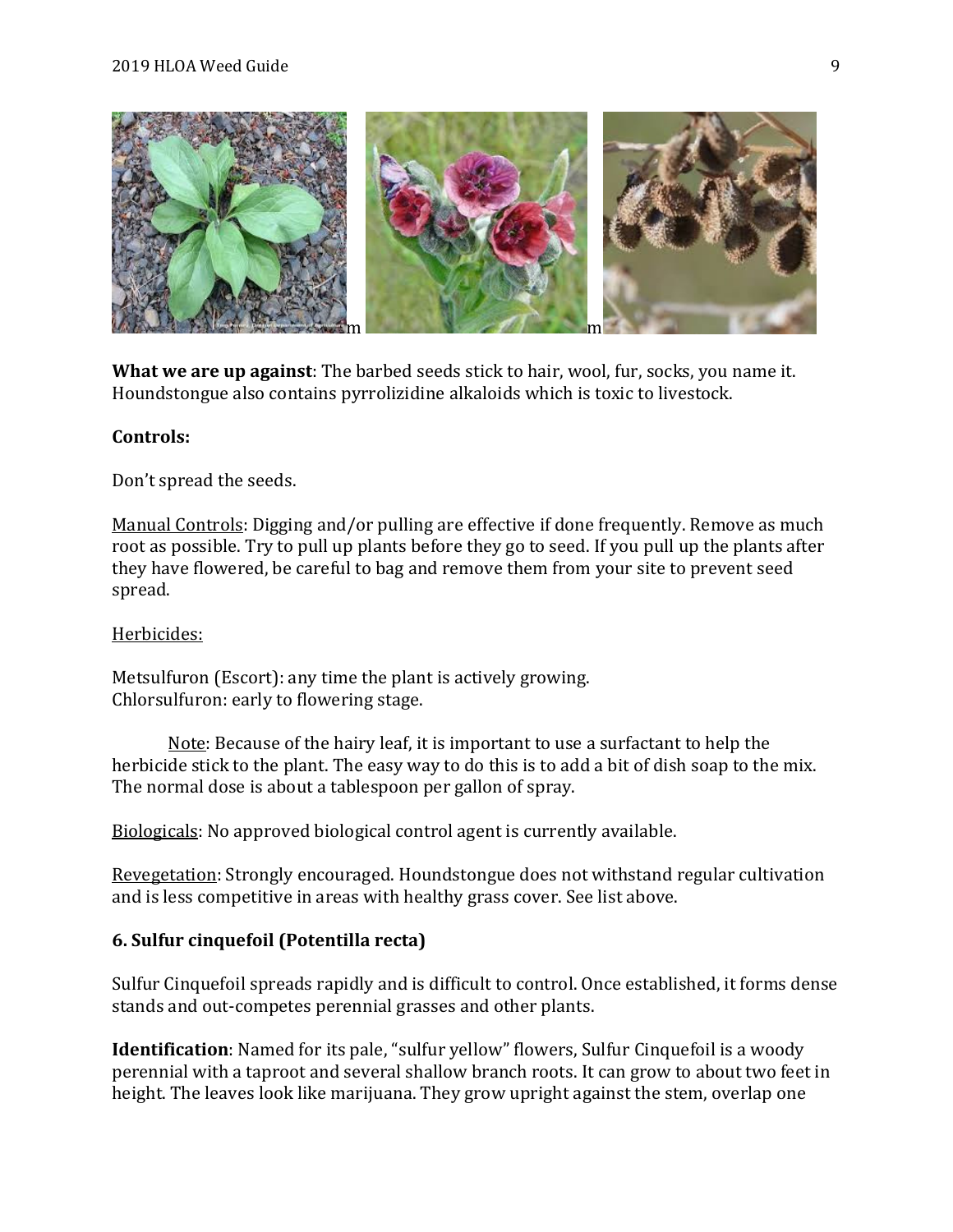another and are lighter green on the bottom than on the top. The plant is covered with both fine and coarse iridescent hairs (everywhere except the flower itself). Flowers can have a slightly orange hue in the center. The plant produces thousands of tiny brown seeds.<sup>13</sup>



Caution: Be careful not to confuse the sulfur cinquefoil with the native cinquefoil. The native has bright yellow flowers, not pale sulfur-colored flowers. The native also lacks long hairs along the stems.

# Control:

Manual Control: Digging is effective for small populations if the soil is moist and loose enough and if the majority of the woody root is removed. Mowing is not effective, since it can stimulate "crown-sprouting" and/or spread the infestation if plants are already in seed.

Herbicides: Several herbicides are effective but may require repeat treatment and a suitable surfactant. According to Wallowa Resources: Spring treatments, with both herbicide and nitrogen fertilizer, work best. Picloram<sup>14</sup> (Tordon 22k), Clopyralid (i.e. Transline, Redeem) or Aminopyralid (Milestone) should be applied after most of the basal leaves emerge, but before flower buds form. Fall treatments should also be effective for these chemicals, but research is limited.<sup>15</sup>

Biological Control: There is no approved biological control agent for Sulfur Cinquefoil.

Revegetation: Do it! Establishing healthy perennial plant communities, with both broadleaves and grasses, is essential to long-term success.

<sup>13</sup> Wallowa Resources

 $14$  Picloram is a restricted use herbicide and can only be purchased/applied by certified applicators.

<sup>&</sup>lt;sup>15</sup> Wallowa Resources, Wallowa County Weed Watch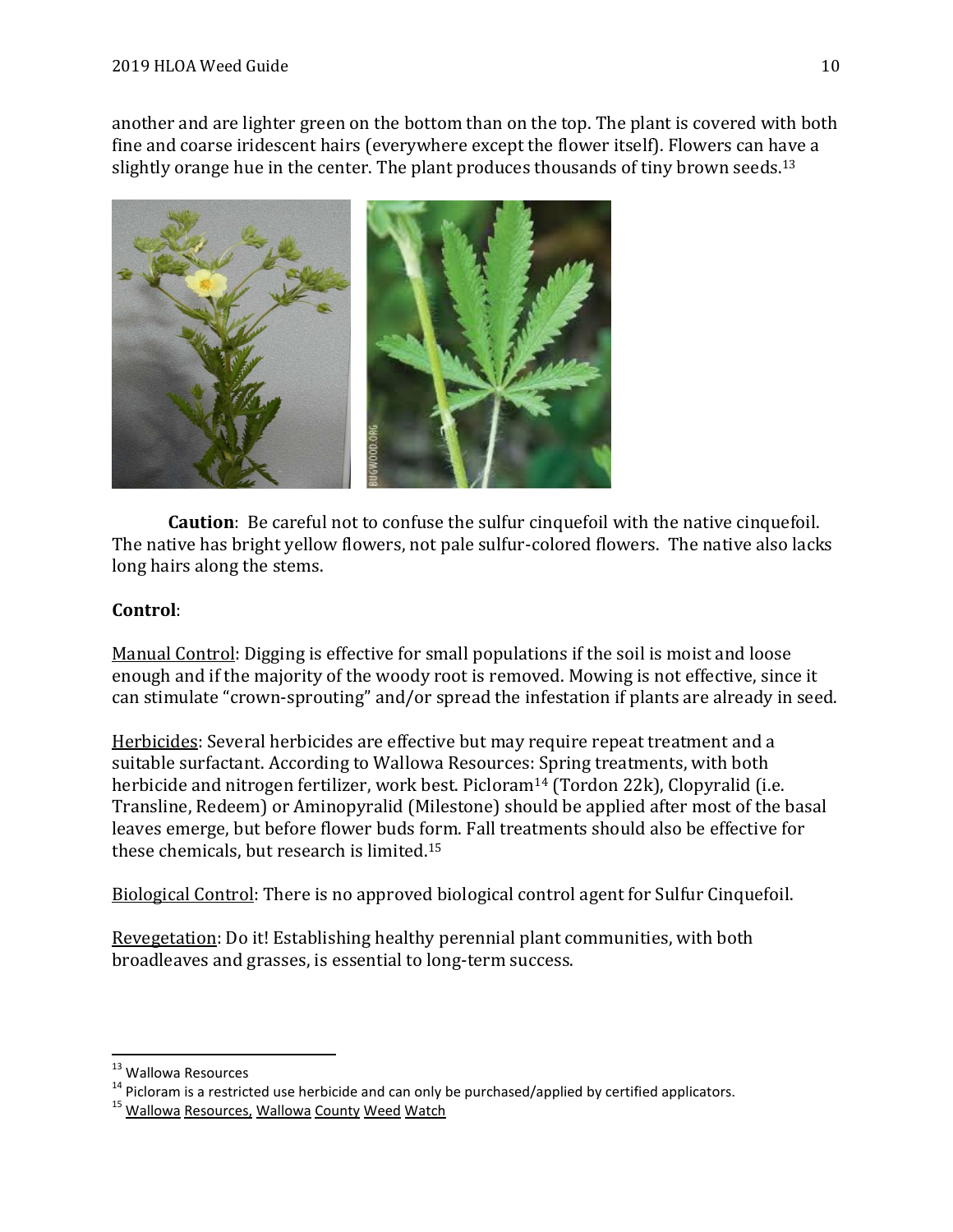# Proposed Weed Management Plan for HLOA Common Areas

The HLOA has joint responsibility for at least 4 common areas. To manage weeds in those areas, the HLOA Weed Committee proposes the following activities:

- Along Tamarack Lane: Contract with a professional sprayer in late spring.
- Commons (along the river): Weeds are currently under control. Ask property owners to remain alert to weed invasions, especially Knapweed.
- Forested area behind the west edge of the development: Re-assess after any tree thinning.
- Water tank (and access road to tank): Manually pull weeds near the tank in spring. Replant with native grasses. Contract with professional weed sprayer to treat access road.